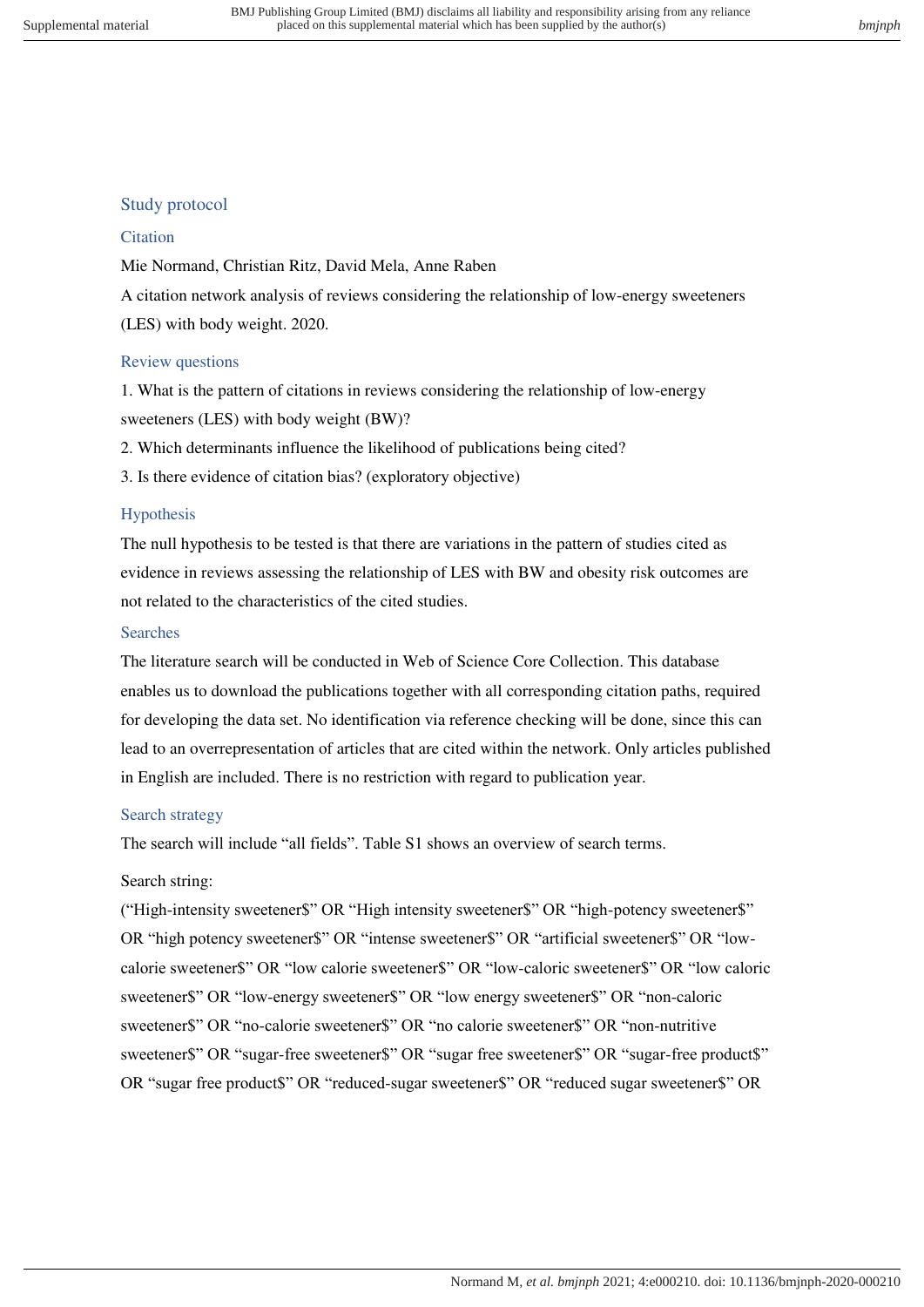"reduced-sugar product\$" OR "reduced sugar product\$" OR "sweetening agent\$" OR "sugar replacer")

AND

("Body weight" OR obesity OR overweight OR adiposity)

#### AND

("Narrative review" OR "systematic review" OR "mini\$review" OR review OR commentary OR opinion OR perspective OR meta-analys\$s OR "meta analys\$s" OR "consensus statement\$" OR "consensus report" OR "position statement\$" OR "position report" OR "scientific statement\$" OR "scientific report")

## Types of study to be included

Systematic reviews with or without meta-analysis as well as narrative reviews evaluating the effect or association of LES on body weight.

## Condition or domain being studied

The pattern of citations, including evidence of citations bias, in reviews examining the relationships (observed effects or associations) of LES with body weight.

#### Participants/population

Reviews assessing human studies with adults as well as children and animal studies are included.

#### Intervention(s), exposure(s)

Exposure to LES in relation to body weight.

#### Comparator(s)/control

The same intervention without inclusion of LES (experimental trials); No or lower exposure to LES (cohort/observational studies)

## **Context**

Table S2 shows an overview of the criteria, which have to be fulfilled to be included in this study.

Cited papers are included or excluded from the analysis depending on the context in which they are used. Cited papers are clearly included where they are an explicit part of the empirical evidence base used for evaluating the effects or association of human exposure to LES on obesity or BW -related outcomes. Obesity or BW -related outcomes of interest include body weight, BMI, risk of obesity or weight gain, and other outcomes commonly used as indicators of

2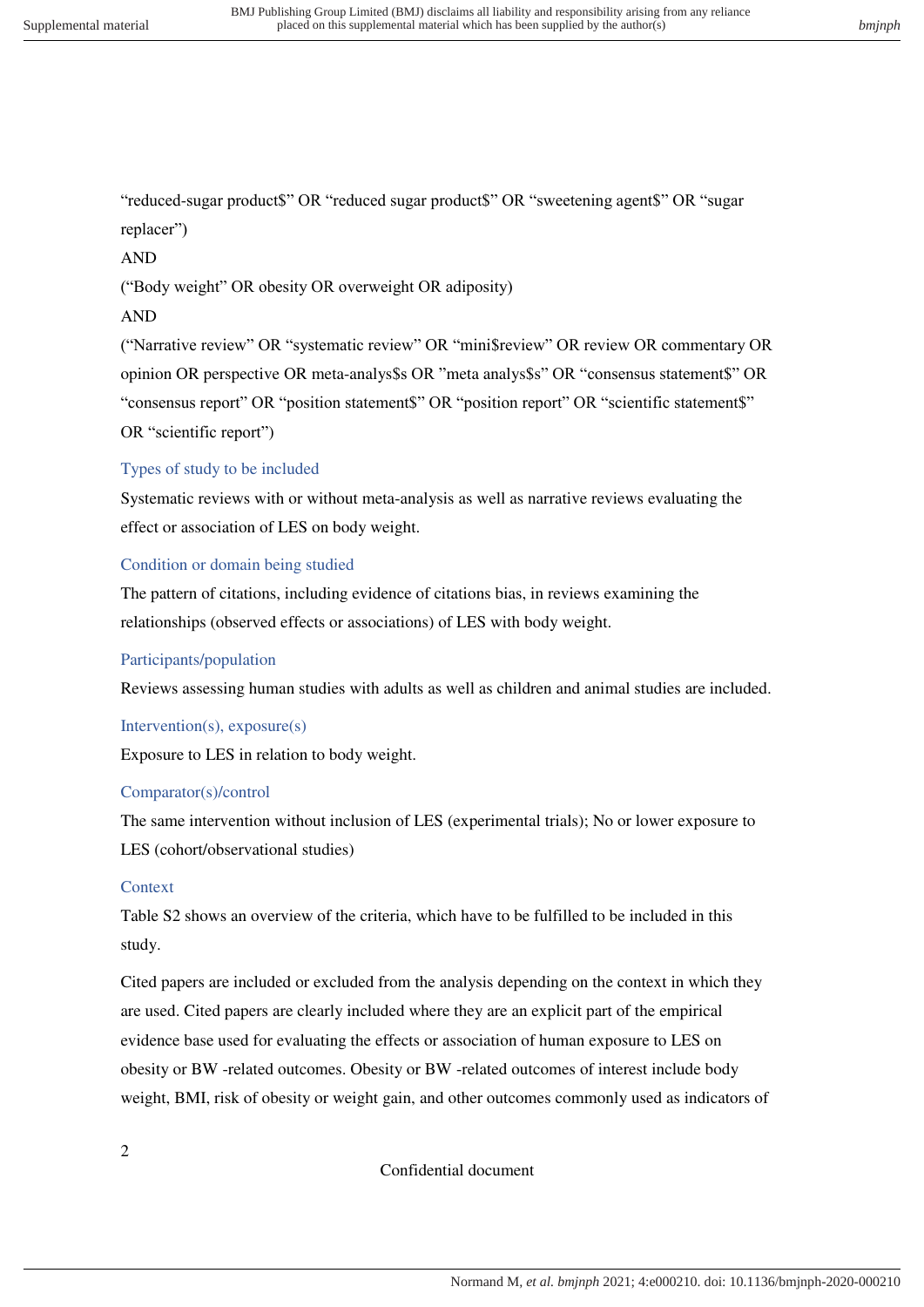relative body weight of fatness (fat mass, percent body fat, waist circumference, skinfold thickness, adiposity). Citations describing body weight outcomes in animal studies are only included where they are used in this same context, and integrated into the narrative on body weight or obesity risk in humans.

Citations are excluded where they are used in other contexts such as:

- Introductory descriptions of the general topic area or current public health guidance
- Evidence limited to potential underlying mechanisms or hypotheses, e.g. appetite control, energy intake or expenditure, adipogenesis, diet quality, etc
- Cited but not used in quantitative and qualitative evidence assessments in systematic reviews or meta-analyses.
- Animal studies clearly in the context of narrative around effects in animals
- Evidence limited to visceral fat mass or ectopic fat as outcomes
- Evidence limited to other health outcomes including metabolic syndrome
- Part of an inventory (simple listing or description) of the specific papers that are/are not cited in other reviews

#### Main outcome(s)

Pattern and determinants of citations in reviews examining the effect or association of LES on body weight.

#### Timing and effect measures

Odds ratios for the likelihood of being cited from different characteristics of the review and primary research cited.

Additional outcome(s)

-

-

Timing and effect measures

#### Data extraction (selection and coding)

Two reviewers will independently perform the following steps:

1. Screening of title and abstract to identify potentially relevant papers

2. Full text screening of identified papers from step 1 to confirm that relevant papers meeting the inclusion criteria, are correctly identified and data for the required outcome measures are reported.

3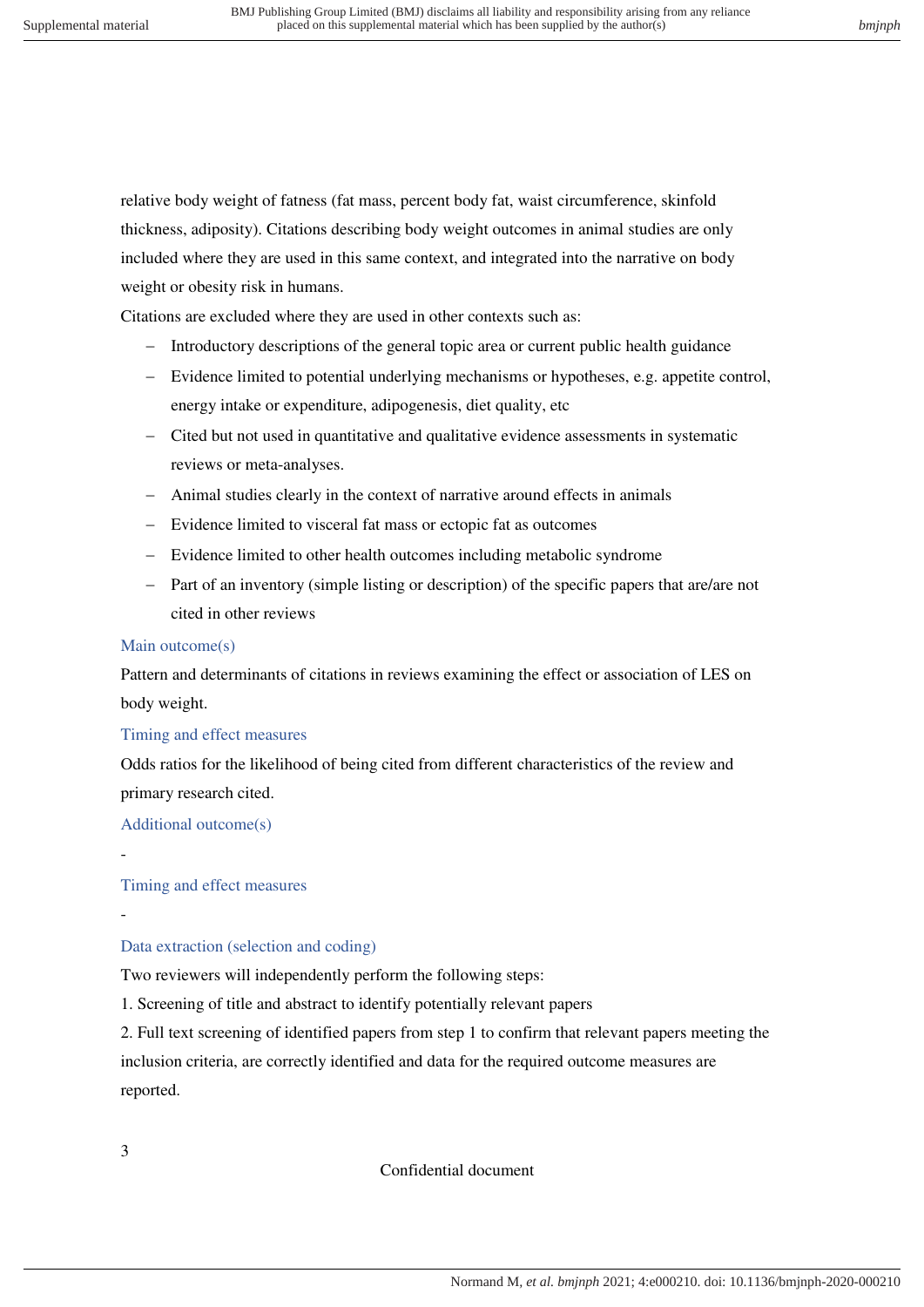3. Data extraction from the identified papers through a standardized form, which will represent relevant article characteristics and thus potential determinants of citation. Data extraction will be based on the procedure of Urlings et al. (1). Article characteristics are likewise based on this approach.

Any discordance will be discussed and/or resolved by a third reviewer.

#### Article characteristics – potential determinants of citation

Each article will be scored on the potential determinants of citation. This will be done independently by two authors. Potential determinants of selective citation are article characteristics that can be present in both the cited and the citing article. Concordance between the characteristics of the cited and citing article will be assessed. Article characteristics will primarily be extracted from the title and abstract. Table S3 shows an overview of article characteristics and subsequent operationalization.

The extraction includes the following characteristics:

- Study outcome Reviews 1) author's stated conclusion and 2) BW as either significant decreasing or increasing  $(p<0.05)$  or no statistically significant effect from statistical analyses of effects or associations (Only reviews including meta-analysis)
- Study outcome Primary studies: Main message
- Article type
- Population, only human studies
- Sample size, only primary studies
- Number of authors
- Journal impact factor: 1) Current journal impact factor (2018), 2) Journal impact factor from the last five years (as a mean)
- Funding source, only reviews
- Affiliation of the corresponding author, only reviews
- Affiliation of the first author, only reviews
- Number of relevant cited studies, only reviews
- Number of own publications cited in the section concerning BW, only reviews
- Years since cited paper was published: Defined as year of the review-year of the cited research paper, only primary studies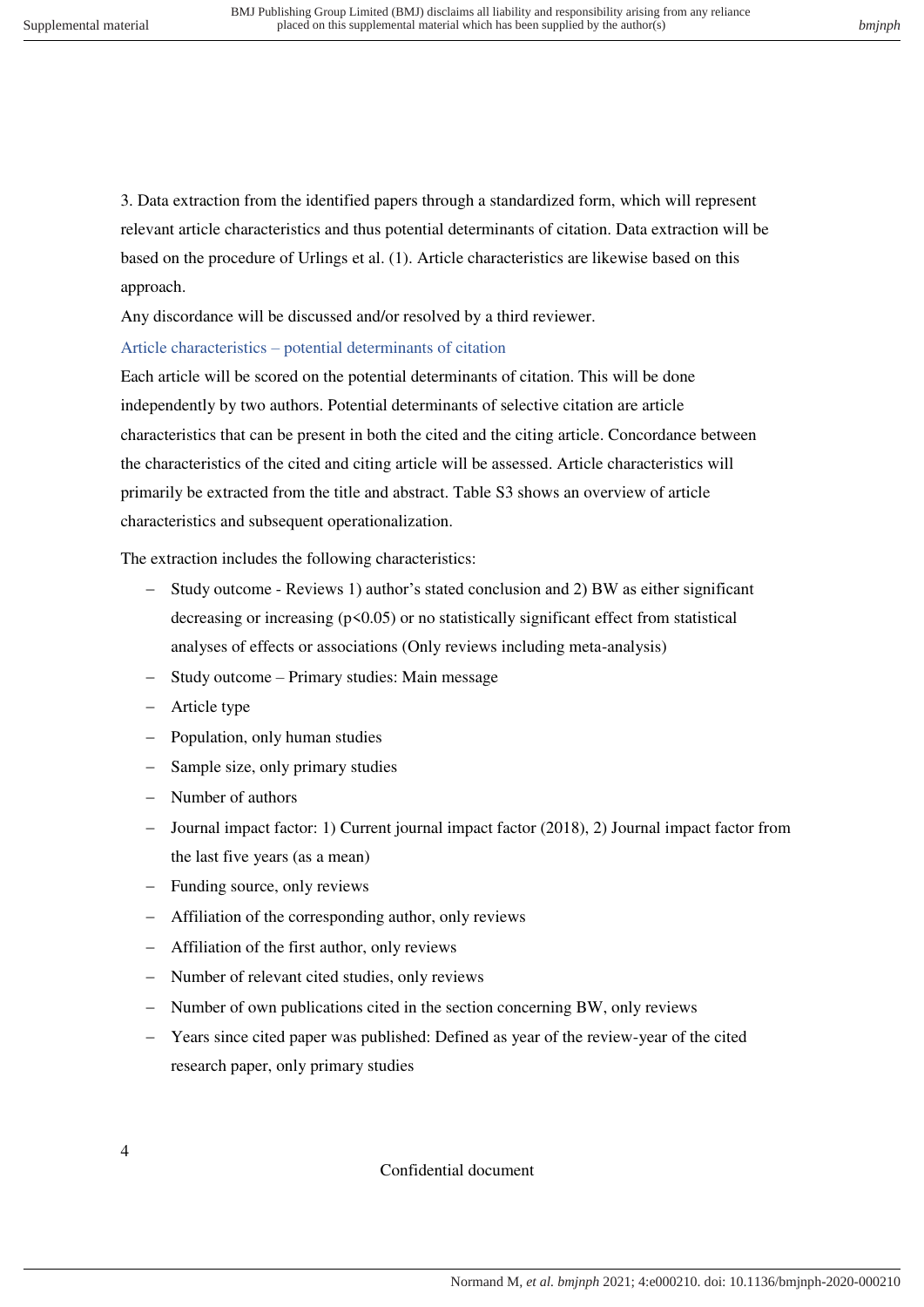# Strategy for data synthesis

Data synthesis will be based on the method by Urlings et al. (1). Articles will only be included in the data synthesis if their citation data are electronically retrievable. Data synthesis consist of 3 steps:

1. Quantification through data analysis

Logistic regression will be used to quantify the effects of the above characteristics on likelihood of being cited. Both univariate and multivariate model will be considered. If more reviews contains more than one conclusion, logistic mixed-effects regression will be used. The results will be odds ratios of the likelihood of being cited according to the different characteristics.

2. Visualization through network analysis

Visualization of the citation network will be done if time permits. Dots will represent the articles in the network and arrows between the dots will represent the citations between the articles. This gives a nice overview of the connections between the citing and cited articles in the network.

3. Evidence of citation bias

Evidence of citation bias will be assessed as an exploratory outcome, pending suitability of the data and methods

The statistical analyses will be conducted in R-studio.

Analysis of subgroups or subsets

Contact details for further information

Anne Raben, ara@nexs.ku.dk

Missing data

-

Missing data is expected due to unavailability. One example could be if a journal no longer exist.

Organizational affiliation of the review

University of Copenhagen

Review team members and their organizational affiliations

MSc. In Human Nutrition Mie Normand, University of Copenhagen

Professor Christian Ritz, University of Copenhagen

Dr. David Mela, Retired, Valkenswaard NL

Professor Anne Raben, University of Copenhagen

Type and method of review

Citation network analysis

5